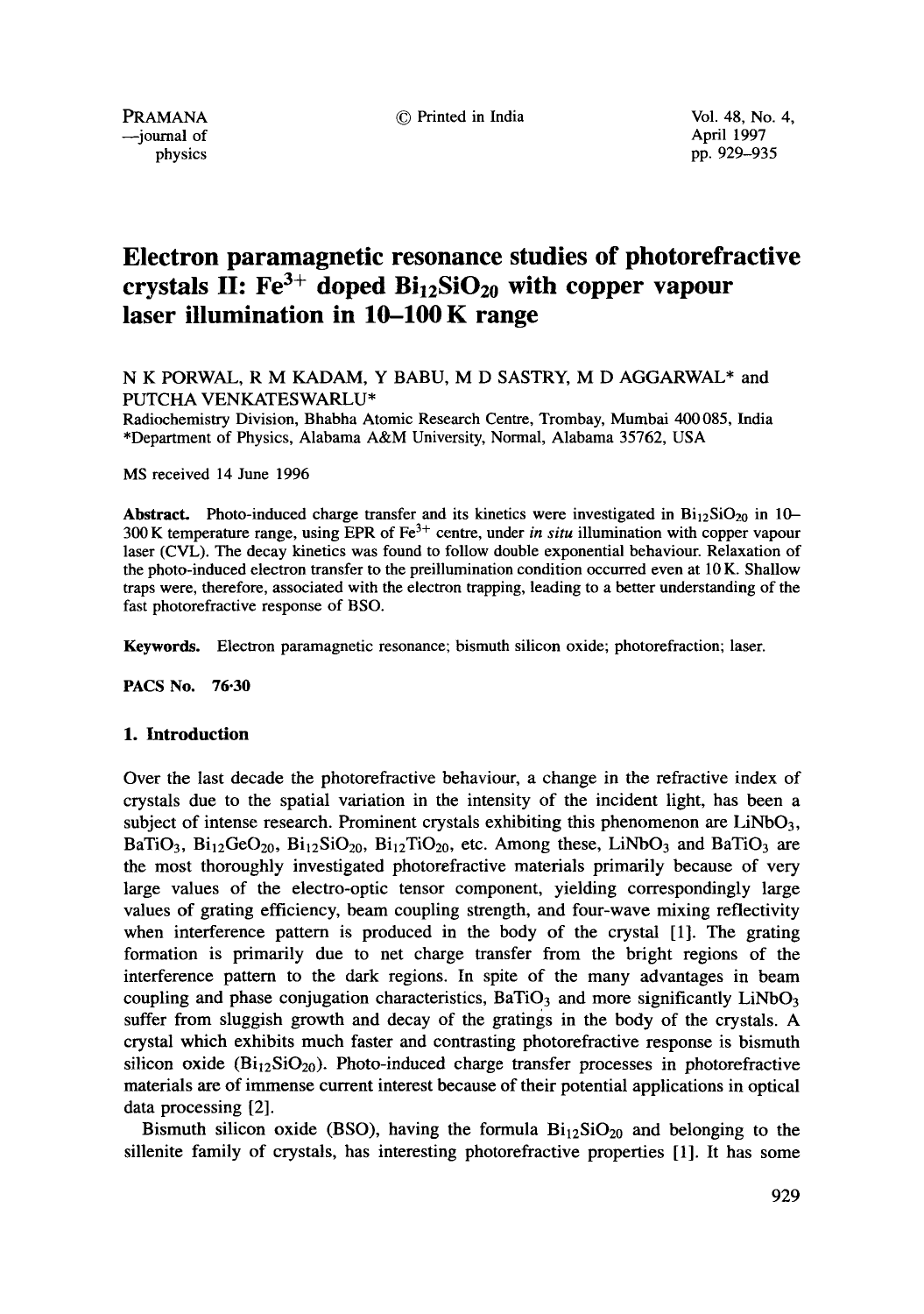## *N K Porwal et al*

distinct characteristics, which are in sharp contrast with the better known photorefractive crystals, BaTiO<sub>3</sub> and LiNbO<sub>3</sub>. Whereas BaTiO<sub>3</sub> and LiNbO<sub>3</sub> are ferroelectric, BSO is a paraelectric cubic crystal at room temperature. Unlike the other two crystals, BSO has fast response times and lower beam coupling strengths. In BSO, the photoinduced electron transport is known to be longer than Debye screening length, so that the electron/hole trapping is not in the immediate vicinity of the donor sites. In the case of BaTiO<sub>3</sub> and LiNbO<sub>3</sub>, the Fe<sup>3+</sup> impurity is believed to play an important role in the photorefractive mechanism. We have investigated  $LiNbO<sub>3</sub>$  with a less common impurity ion  $U^{5+}$ , for photoinduced electron transfer and its kinetics [3]. The present paper is the second in the series of our papers on photorefractive materials; and deals with  $\text{Bi}_2$ SiO<sub>20</sub>.

Jani and Halliburton [4] have investigated the effect of photoillumination on the EPR of  $Fe<sup>3+</sup>$  in BSO. They found that excitation with 350 nm light indeed changed the valence of  $Fe<sup>3+</sup>$  at 77 K and it recovered to its original state only on warming the crystal to room temperature. They did not, however, find any photoinduced valence change of  $Fe<sup>3+</sup>$  at room temperature. BSO crystal has a band gap of  $3.25 \text{ eV} \approx 380 \text{ nm}$ ). Excitation at energies more than the band gap would result in interband electron transfer and subsequent trapping of electron at defect sites. Therefore, it is not surprising that the system relaxes back only on thermal stimulation which releases the trapped electrons. In view of the role of  $Fe^{3+}$  as a trapping site for electrons in the sub-room temperature region, they suggested that  $Fe<sup>3+</sup>$  ions may play an important role in the photorefractive effect at room temperature. Baquedano *et al* [5] have also investigated the EPR of BSO, by illuminating with He/Cd (442nm) laser, and xenon arc lamp. They identified an intrinsic trapped hole center which was bleached by photoexcitation. In the present work we have investigated the effect of *in situ* laser illumination with 10 W copper vapor laser on the EPR of  $Fe<sup>3+</sup>$  in BSO in 300-10 K range.

# **2. Experimental**

The BSO crystal used in the present study was grown using Czochralski technique. A CVL, having 10W average power and emission wavelengths at 510nm and 578 nm was used for *in situ* illumination of BSO crystal inside the optical transmission cavity of EPR spectrometer. The EPR spectra were recorded using a Bruker ESP-300 spectrometer equipped with an optical transmission cavity and operating in the  $x$  band. An APD cryogenics closed cycle helium refrigerator together with a lakeshore model 330 autotuning temperature controller was used for temperature variation in the range of 10-300 K.

# **3. Results**

The EPR spectrum of  $Fe^{3+}$  in BSO single crystal at room temperature, consisted of a broad line around  $g \approx 2.00$ . The line position was found to be isotropic. The line width, however, was found to be anisotropic with maximum width for  $H^{||}(100)$ . This suggests that this line contains unresolved structure whose anisotropy is such that it is best resolved for  $H^{\parallel}(100)$ . The intensity of the line increased with lowering of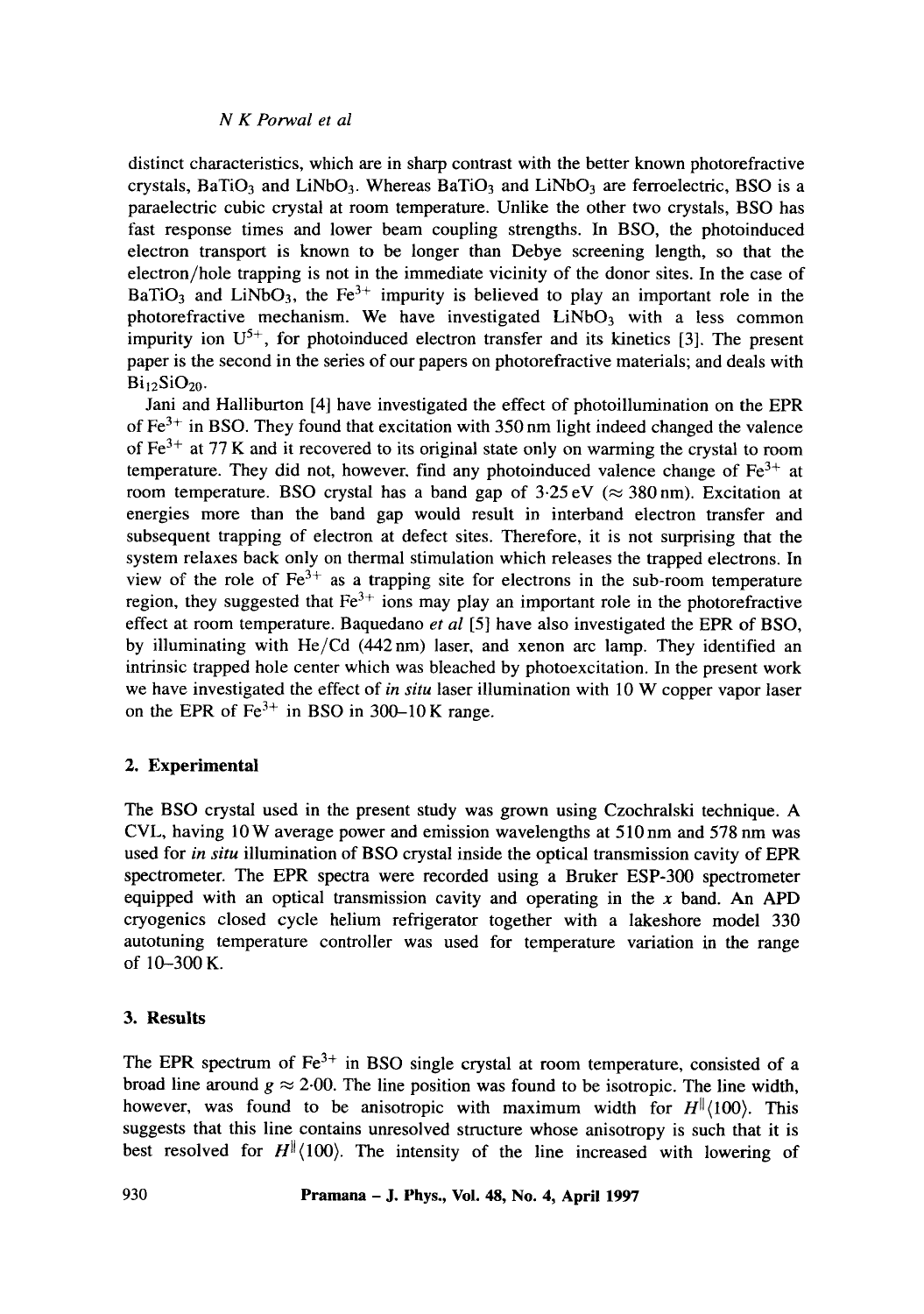*EPR studies of photorefractive crystals H* 



Figure 1. EPR spectrum of  $Fe^{3+}$  in BSO at 10 K: (a) with and (b) without laser illumination. A clear reduction in intensity with laser illumination can be seen.



Figure 2. Decay (a) and recovery (b) of  $Fe<sup>3+</sup>$  signal with laser illumination on and off respectively (temp. 10 K).

**Pramana - J. Phys., Vol. 48, No. 4, April 1997** 931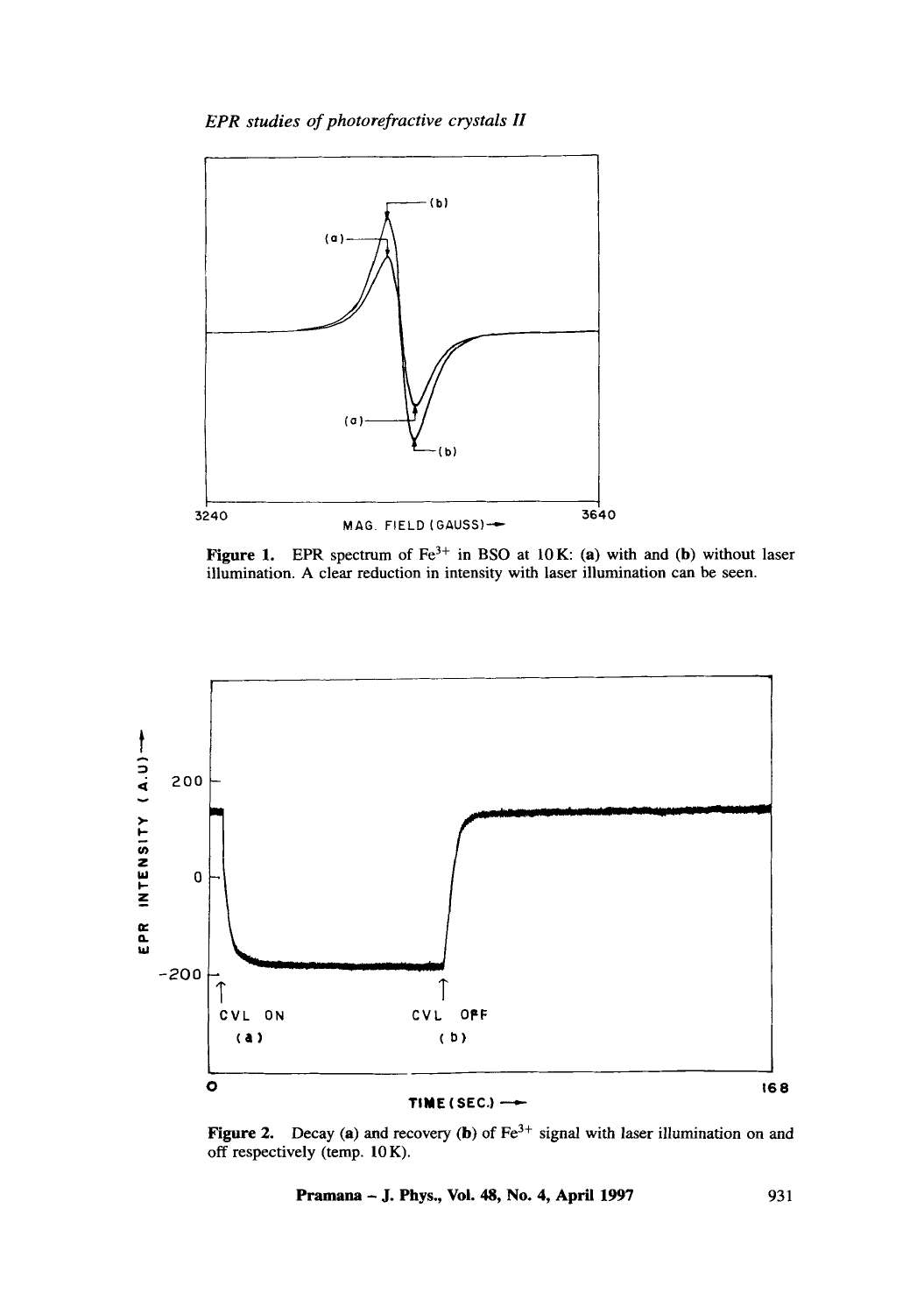









Pramana - J. Phys., Vol. 48, No. 4, April 1997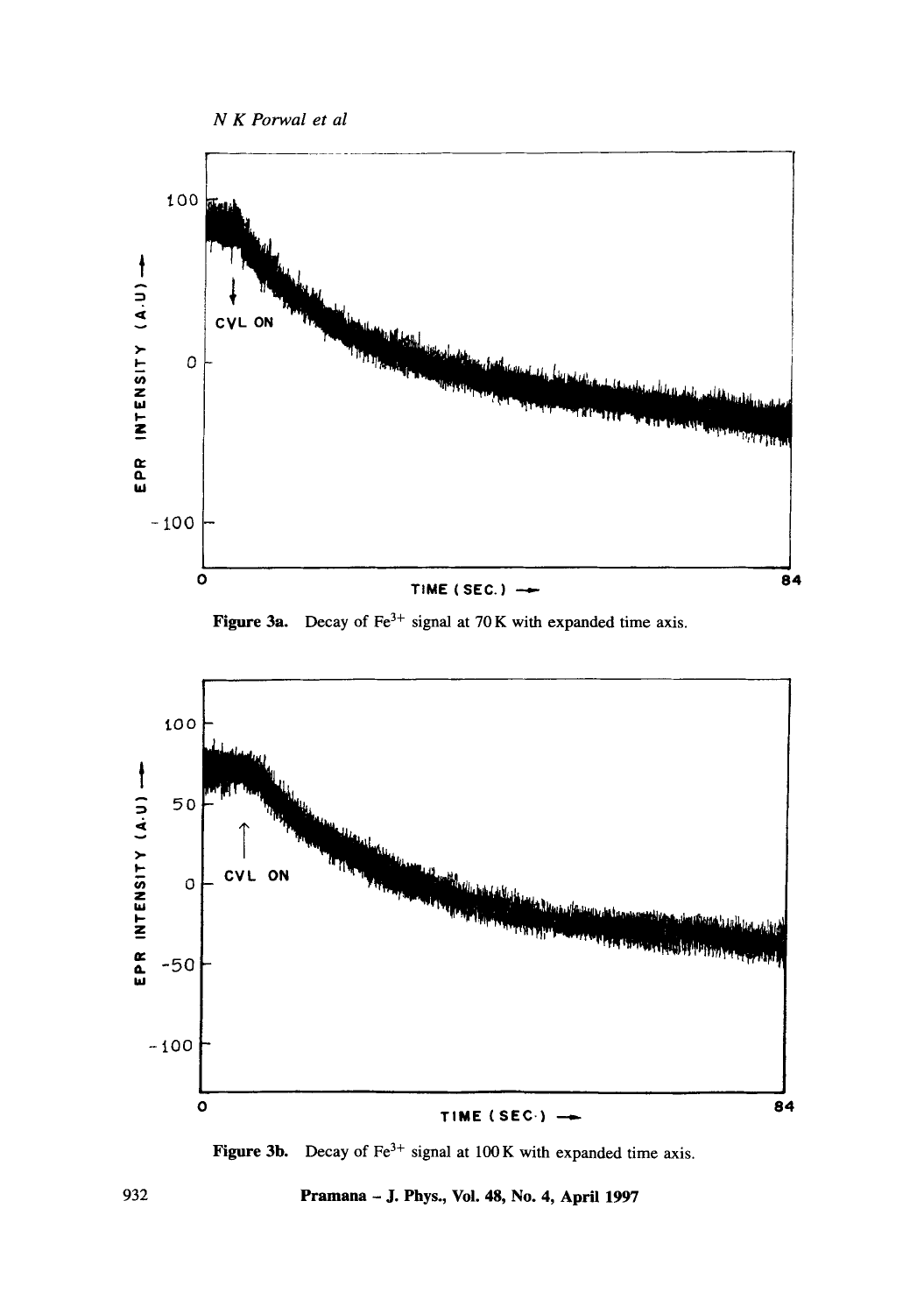#### *EPR studies of photorefractive crystals H*

**Table** 1. Time constants for the double exponential decay of  $Fe<sup>3+</sup>$  EPR signal intensity on CVL illumination.

| $\tau_1(s)$ | $\tau_2(s)$ |
|-------------|-------------|
|             | 210         |
|             | 40          |
|             | 33          |
|             | 30          |
|             |             |

temperature from  $300 \text{ K}$  to  $10 \text{ K}$  and the line became sharper. In order to investigate the photoinduced charge transfer, the intensity of the line was monitored with and without illumination by copper vapour laser (10W average power). The intensity reduced significantly on laser illumination at  $10K$  (figure 1). The kinetics of the changes were monitored by locking the magnetic field to the peak position of the line in the derivative presentation (not the resonance field) and following the change in intensity as a function of time with and without CVL illumination. Typical growth and decay patterns obtained at different temperatures are shown in figures 2, 3(a) and (b). Intensity of the spectrum went down on laser illumination and its intensity recovered completely when the laser illumation was stopped. The decay curves were fitted to a double exponential expression. The time constants obtained at different temperatures are given in table 1. These results are in contrast with those of Jani and Halliburton [4] and also Baquedano *et al* [5]. BSO crystal was illuminated at 77 K with CVL and its TL was monitored by warming the sample to room temperature. The sample did not show any TL between 100 and 300 K region.

## **4. Discussion**

EPR spectrum of Fe<sup>3+</sup> at cubic sites would consist of five ( $\Delta M_s = \pm 1$ ) fine structure transitions, which are often unresolved or partially resolved due to small value of fourth order cubic crystal field constant.

The crystal structure of BSO has been studied by Abrahams *et al* [6]. The possible sites for  $Fe<sup>+</sup>$  occupancy in BSO lattice are:

(a)  $Si^{4+}$  site:  $Bi_{12}SiO_{20}$  has a body centred cubic cell with  $SiO_4$  tetrahedra occupying the comers and centre of the cube. The four oxygen atoms around each Si atom form a geometrically perfect terrahedron. The (111) axes of the cube pass through the respective three-fold axes of all the SiO<sub>4</sub> tetrahedra.

(b)  $Bi^{3+}$  site:  $Bi^{3+}$  is coordinated to seven oxygen atoms with a coordination which is somewhat a mixture of an octahedron and a tetrahedron. Five of the seven oxygens take the places of nearly regular octahedral positions, and the sixth position of the ligand is taken by two oxygens, with O-Bi-O angle of  $107.3^\circ$ , which is nearly equal to the tetrahedral angle.

The larger line width for  $H^{\parallel}$  (100) is consistent with the unresolved cubic fine structure in that direction. The fine structure would be most resolved only along this direction.  $Fe<sup>4+</sup>$  at Si<sup>4+</sup> site makes the site negatively charged and hence will be a good hole trap.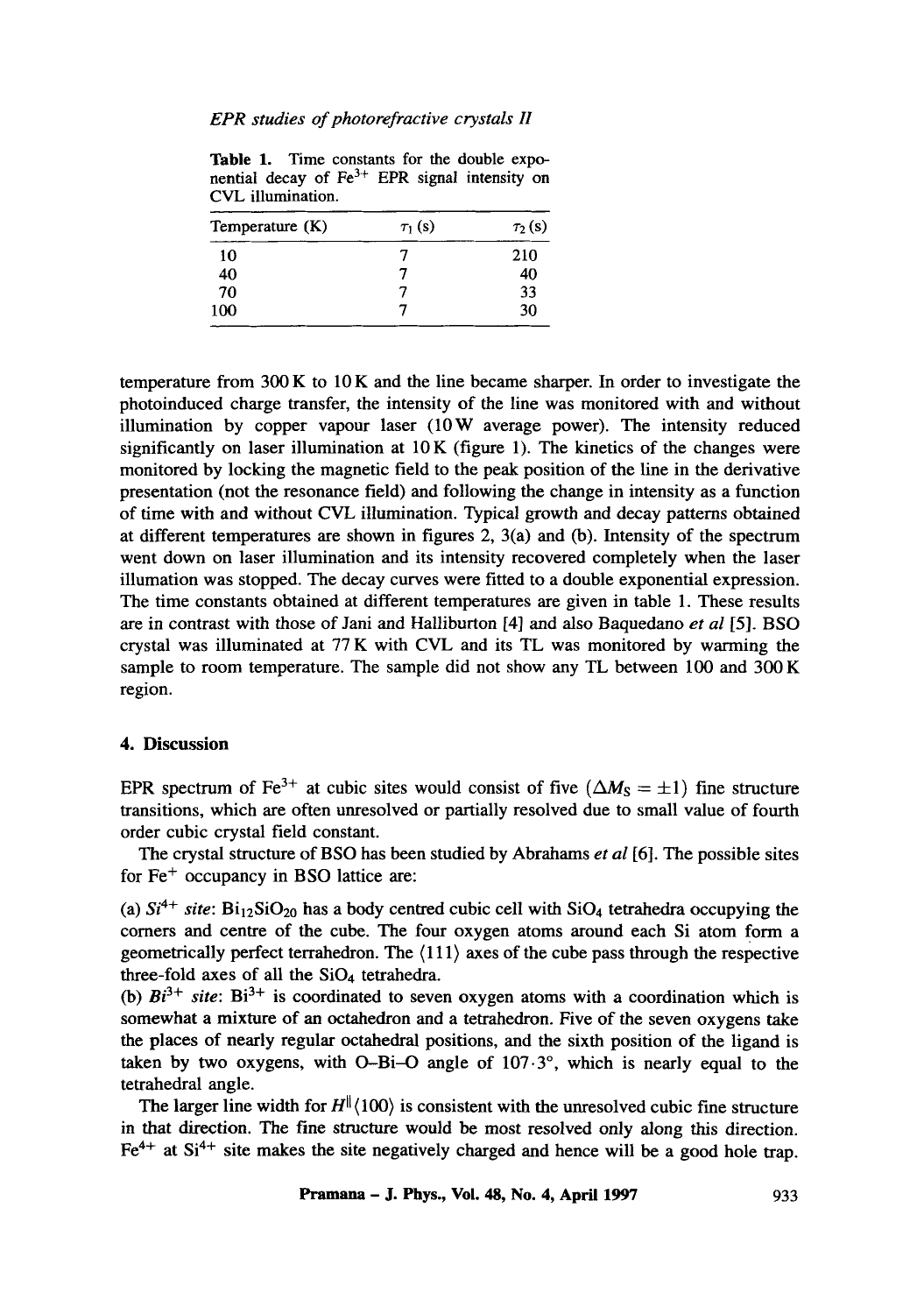

**Figure 4.** The fitting of the decay of EPR signal of  $Fe<sup>3+</sup>$  to a double exponential (at 40 K). The dashed curve is the theoretical fit.

Therefore on photoillumination any hole generated in the lattice could be trapped making it  $Fe^{4+}$ . Due to the half filled nature,  $Fe^{3+}$  is more stable compared to  $Fe^{4+}$  and hence the system relaxes back to its original state after the laser illumination was put off.

The decay (with light on) of  $Fe^{3+}$  signal was monitored at different temperatures and satisfactory fit was obtained with a double exponential. The theoretical fit with exponential points at  $40K$  is shown in figure 4. In the computing process one time constant ( $\tau_1 = 7$  s) was found to be nearly temperature independent whereas the other one  $(\tau_2)$  has shown strong temperature dependence (see table 1).

Absence of TL between 100 and 300 K together with the observation of the recovery of the signal after putting off the illumination even at  $10K$ , shows that the electron/hole centres we are dealing with are not those reported by Jani and Halliburton [4] and Baquedano *et al* [5]. The double exponential form of the decay suggests that there are two modes of charge transfer from/to  $Fe<sup>3+</sup>$  impurity. The temperature independent one probably involves a charge transfer between two  $Fe<sup>3+</sup>$  and another close by defect.

The temperature dependent  $\tau_2$  has shown an activation energy of  $0.36 \times 10^{-3}$  eV. This is expected to be associated with the mobility of the charge carriers, as such a low energy cannot be associated with any *e/h* trap. Therefore the photoinduced electron transfer at 510 nm appears to be associated with

$$
Fe^{3+} \underset{light \text{ of } }{\rightleftharpoons} Fe^{4+} \text{ process.}
$$

The life time of decay constants extrapolated to room temperature was found to be  $\approx$  20 s. It may be pointed out that Attard and Brown [7] using a two wave mixing experiment have postulated the existence of trapping centres with 100 ms, 120 s and 400 s

**934 Pramana - J. Phys., Vol. 48, No. 4, April 1997**